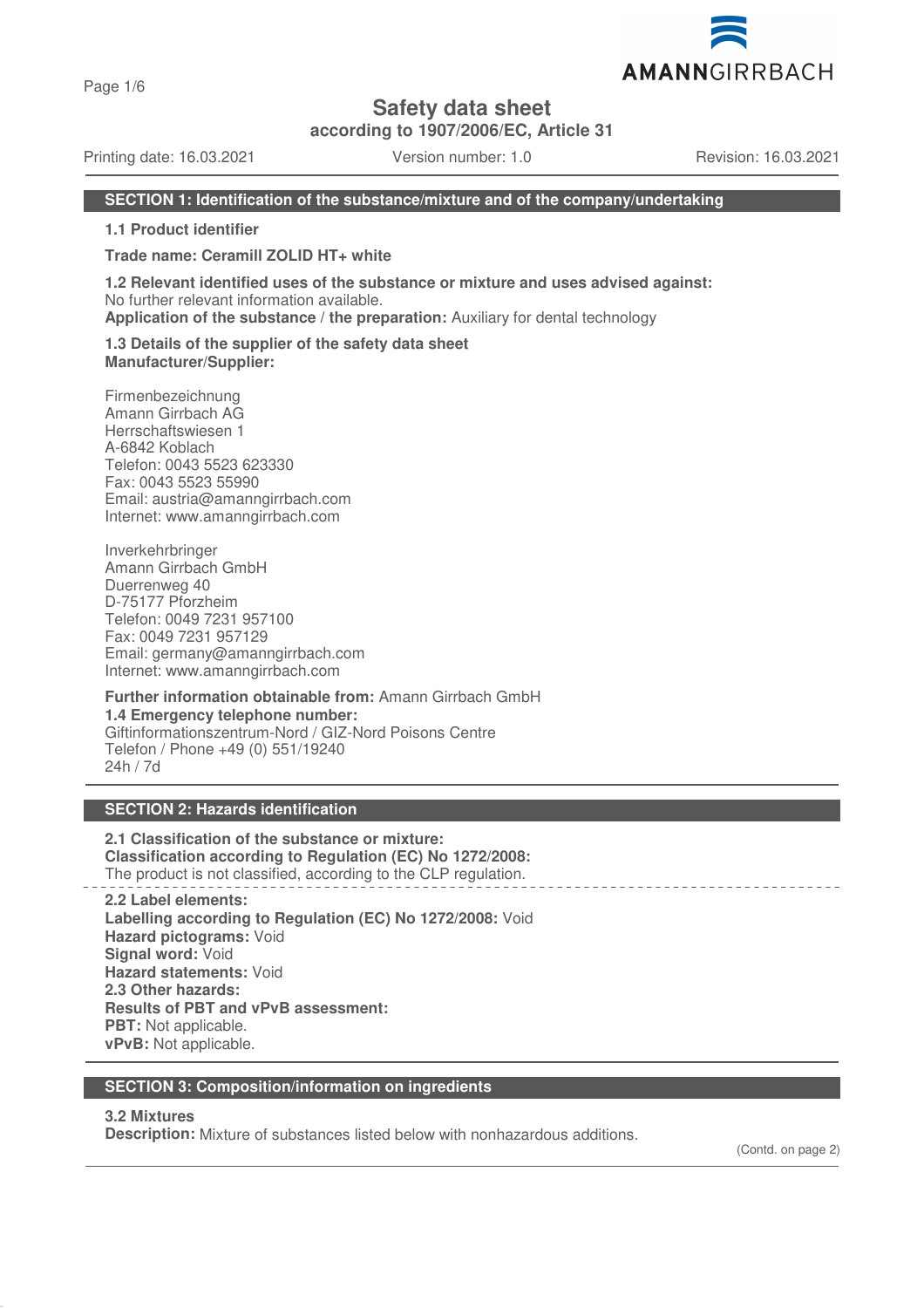

**according to 1907/2006/EC, Article 31**

Printing date: 16.03.2021 Version number: 1.0 Revision: 16.03.2021

(Contd. of page 1)

50-100%

## **Trade name: Ceramill ZOLID HT+ white**

## **Dangerous components:**

CAS: 1314-23-4 EINECS: 215-227-2 Reg.nr.: 01-2119486976-14 zirconium dioxide substance with a Community workplace exposure limit **Additional information:** For the wording of the listed hazard phrases refer to section 16.

## **SECTION 4: First aid measures**

### **4.1 Description of first aid measures:**

#### **General information:**

Take affected persons out into the fresh air. Do not leave affected persons unattended. **After inhalation:** Supply fresh air; consult doctor in case of complaints. **After skin contact:** Immediately wash with water and soap and rinse thoroughly. **After eye contact:** Rinse opened eye for several minutes under running water. Call a doctor immediately. **After swallowing:** Call a doctor immediately. **4.2 Most important symptoms and effects, both acute and delayed:** No further relevant information available. **4.3 Indication of any immediate medical attention and special treatment needed:** No further relevant information available.

## **SECTION 5: Firefighting measures**

## **5.1 Extinguishing media:**

**Suitable extinguishing agents:** CO2, powder or water spray. Fight larger fires with water spray or alcohol resistant foam. **5.2 Special hazards arising from the substance or mixture:** Formation of toxic gases is possible during heating or in case of fire. **5.3 Advice for firefighters: Protective equipment:** Mouth respiratory protective device.

Do not inhale explosion gases or combustion gases.

#### **Additional information:**

Collect contaminated fire fighting water separately. It must not enter the sewage system.

## **SECTION 6: Accidental release measures**

## **6.1 Personal precautions, protective equipment and emergency procedures:**

Wear protective equipment. Keep unprotected persons away.

Ensure adequate ventilation.

Avoid formation of dust.

Use respiratory protective device against the effects of fumes/dust/aerosol.

**6.2 Environmental precautions:** Do not allow product to reach sewage system or any water course.

## **6.3 Methods and material for containment and cleaning up:**

Pick up mechanically.

Ensure adequate ventilation.

# **6.4 Reference to other sections:**

See Section 7 for information on safe handling.

See Section 8 for information on personal protection equipment.

See Section 13 for disposal information.

(Contd. on page 3)

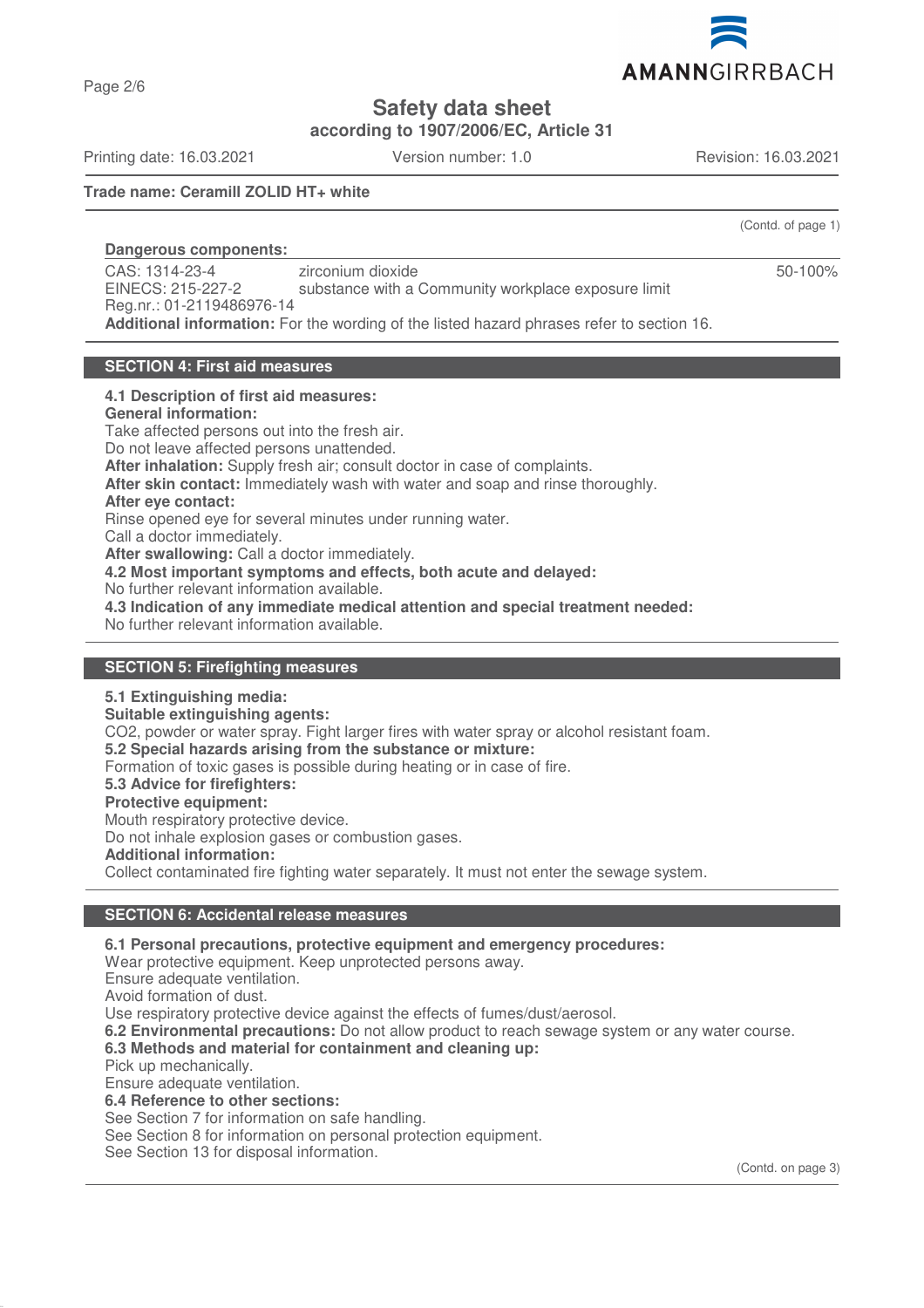# AMANNGIRRBACH **Safety data sheet**

**according to 1907/2006/EC, Article 31**

Printing date: 16.03.2021 Version number: 1.0 Revision: 16.03.2021

**Trade name: Ceramill ZOLID HT+ white**

(Contd. of page 2)

## **SECTION 7: Handling and storage**

**7.1 Precautions for safe handling:**

Open and handle receptacle with care. Ensure good ventilation/exhaustion at the workplace. Prevent formation of dust. Provide suction extractors if dust is formed. **Information about fire - and explosion protection:** Keep ignition sources away - Do not smoke.

**7.2 Conditions for safe storage, including any incompatibilities: Storage:**

**Requirements to be met by storerooms and receptacles:** Store only in the original receptacle. **Information about storage in one common storage facility:** Store away from foodstuffs. **Further information about storage conditions:** Keep container tightly sealed. **7.3 Specific end use(s):** No further relevant information available.

## **SECTION 8: Exposure controls/personal protection**

## **8.1 Control parameters:**

**Ingredients with limit values that require monitoring at the workplace:** 

## **1314-23-4 zirconium dioxide**

OEL Short-term value: 10 mg/m<sup>3</sup> Long-term value: 5 mg/m<sup>3</sup> as Zr

## **8.2 Exposure controls:**

**Appropriate engineering controls** No further data; see item 7.

# **Individual protection measures, such as personal protective equipment**

**General protective and hygienic measures:**

The usual precautionary measures are to be adhered to when handling chemicals.

Wash hands before breaks and at the end of work.

Keep away from foodstuffs, beverages and feed.

Do not inhale dust / smoke / mist.

Avoid contact with the eyes and skin.

## **Respiratory protection:**

Use suitable respiratory protective device in case of insufficient ventilation.

Short term filter device:

Filter P2

## **Hand protection** Protective gloves

**Material of gloves:**

Nitrile rubber, NBR

The selection of the suitable gloves does not only depend on the material, but also on further marks of quality and varies from manufacturer to manufacturer.

## **Penetration time of glove material:**

The exact break through time has to be found out by the manufacturer of the protective gloves and has to be observed.

**Eye/face protection** Tightly sealed goggles

## **SECTION 9: Physical and chemical properties**

**9.1 Information on basic physical and chemical properties: General Information: Colour:** White **Odour:** Odourless **Odour threshold:** Not determined.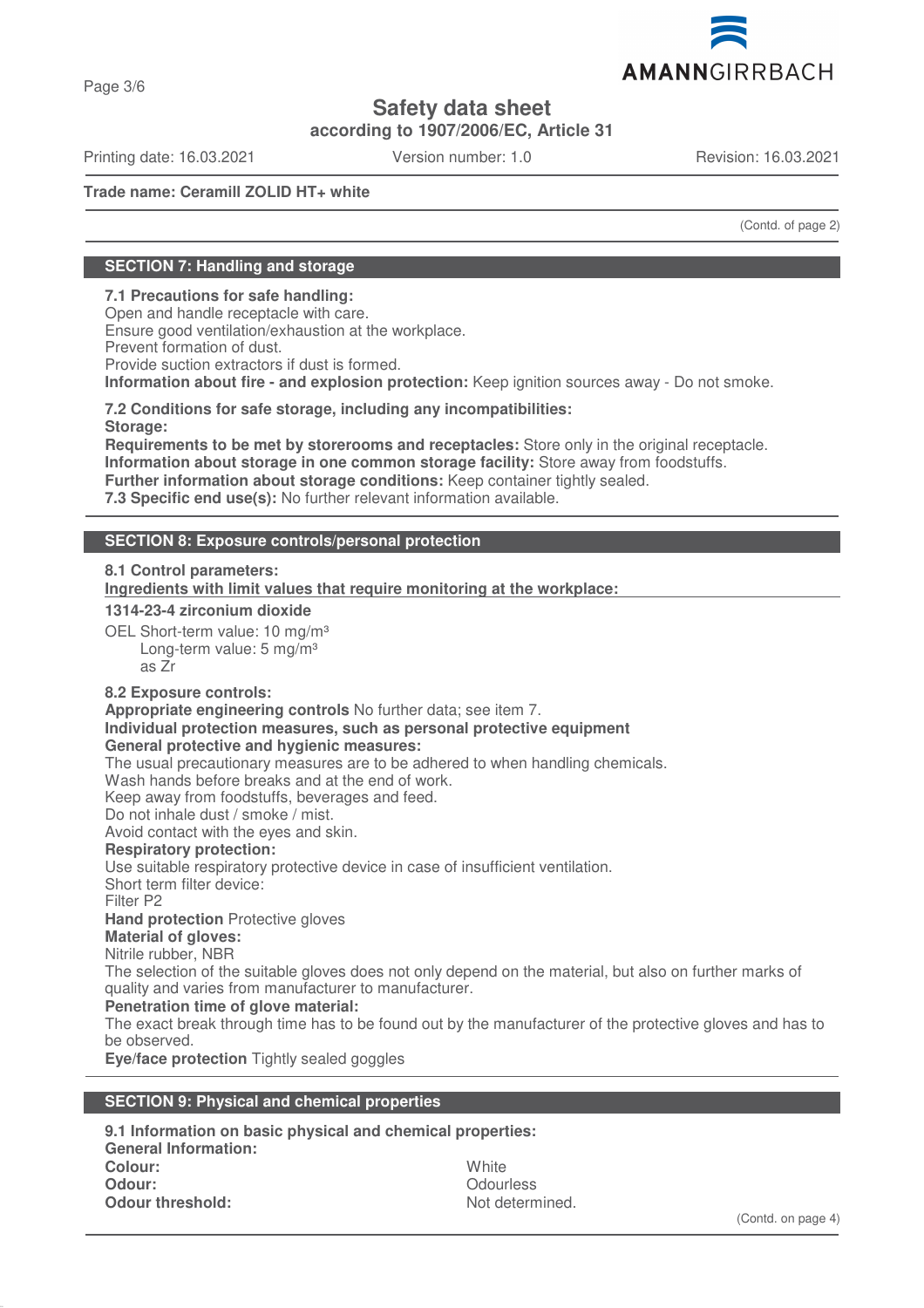

**according to 1907/2006/EC, Article 31**

Printing date: 16.03.2021 Version number: 1.0 Revision: 16.03.2021

## **Trade name: Ceramill ZOLID HT+ white**

|                                                    | (Contd. of page 3)                            |
|----------------------------------------------------|-----------------------------------------------|
| <b>Melting point/freezing point:</b>               | Undetermined.                                 |
| Boiling point or initial boiling point and boiling |                                               |
| range                                              | Undetermined.                                 |
| <b>Flammability</b>                                | Not applicable.                               |
| Lower and upper explosion limit                    |                                               |
| Lower:                                             | Not determined.                               |
| Upper:                                             | Not determined.                               |
|                                                    |                                               |
| <b>Flash point:</b>                                | Not applicable.                               |
| Auto-ignition temperature:                         | Product is not selfigniting.                  |
| <b>Decomposition temperature:</b>                  | Not determined.                               |
| pH                                                 | Not applicable.                               |
| <b>Viscosity:</b>                                  |                                               |
| <b>Kinematic viscosity</b>                         | Not applicable.                               |
| <b>Dynamic:</b>                                    | Not applicable.                               |
| <b>Solubility</b>                                  |                                               |
| water:                                             | Not miscible or difficult to mix.             |
| Partition coefficient n-octanol/water (log value)  | Not determined.                               |
| <b>Vapour pressure:</b>                            | Not determined.                               |
| Density and/or relative density                    |                                               |
| Density:                                           | Not determined.                               |
| <b>Relative density:</b>                           | Not determined.                               |
| Vapour density:                                    | Not determined.                               |
|                                                    |                                               |
| 9.2 Other information:                             |                                               |
| Appearance:                                        |                                               |
| Form:                                              | Solid                                         |
| Important information on protection of health      |                                               |
| and environment, and on safety.                    |                                               |
| <b>Explosive properties:</b>                       | Product does not present an explosion hazard. |
| <b>Change in condition:</b>                        |                                               |
| <b>Evaporation rate:</b>                           | Not applicable.                               |
|                                                    |                                               |
| Information with regard to physical hazard         |                                               |
| classes                                            |                                               |
| <b>Explosives</b>                                  | Void                                          |
| <b>Flammable gases</b>                             | Void                                          |
| <b>Aerosols</b>                                    | Void                                          |
| <b>Oxidising gases</b>                             | Void                                          |
| <b>Gases under pressure</b>                        | Void                                          |
| <b>Flammable liquids</b>                           | Void                                          |
| <b>Flammable solids</b>                            | Void                                          |
| Self-reactive substances and mixtures              | Void                                          |
| <b>Pyrophoric liquids</b>                          | Void                                          |
| <b>Pyrophoric solids</b>                           | Void                                          |
| Self-heating substances and mixtures               | Void                                          |
| Substances and mixtures, which emit flammable      |                                               |
| gases in contact with water                        | Void                                          |
| <b>Oxidising liquids</b>                           | Void                                          |
| <b>Oxidising solids</b>                            | Void                                          |
| <b>Organic peroxides</b>                           | Void                                          |
| <b>Corrosive to metals</b>                         | Void                                          |
| <b>Desensitised explosives</b>                     | Void                                          |
|                                                    | (Contd. on page 5)                            |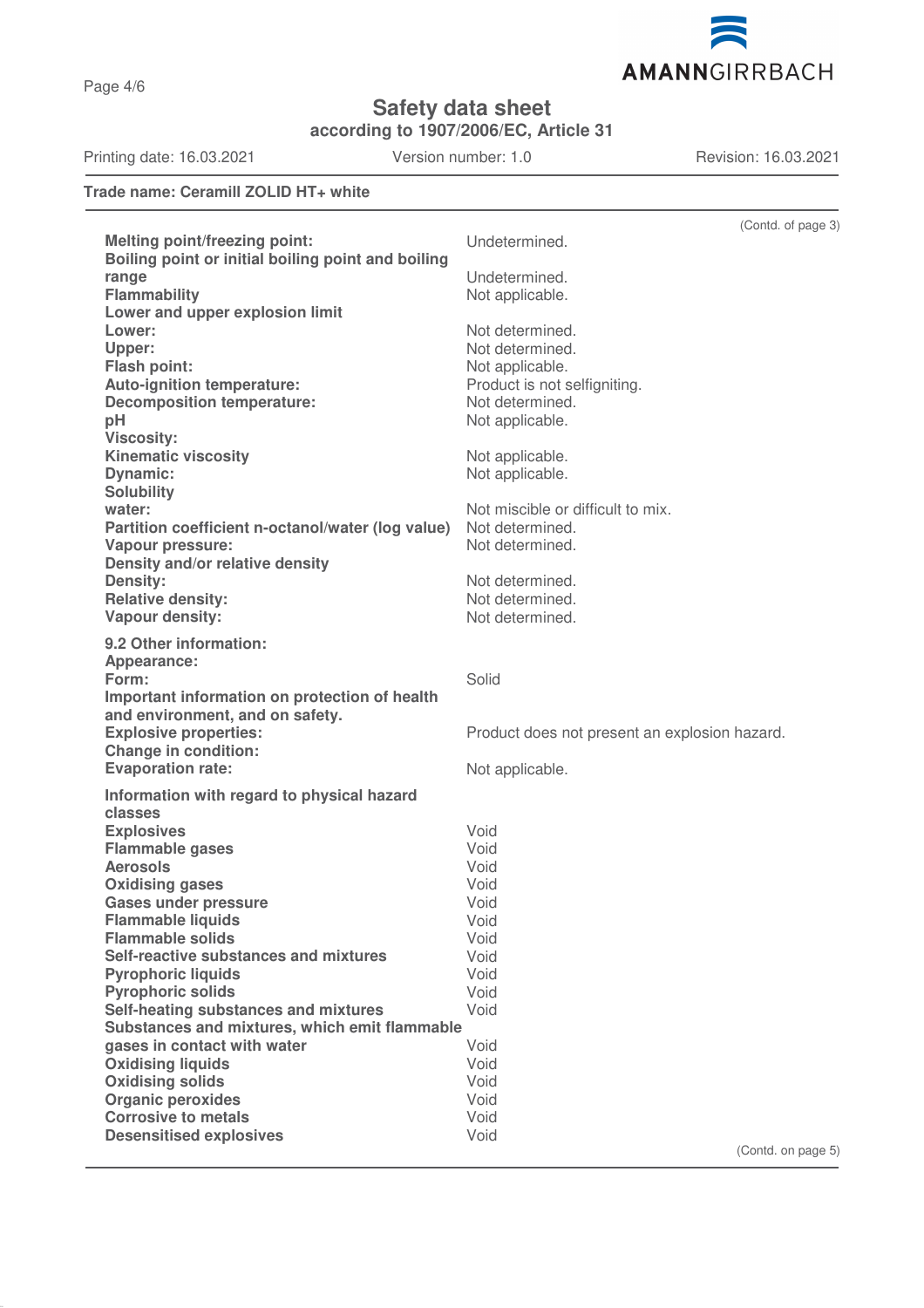

**according to 1907/2006/EC, Article 31**

Printing date: 16.03.2021 Version number: 1.0 Revision: 16.03.2021

**Trade name: Ceramill ZOLID HT+ white**

(Contd. of page 4)

## **SECTION 10: Stability and reactivity**

**10.1 Reactivity:** No further relevant information available.

**10.2 Chemical stability:**

**Thermal decomposition / conditions to be avoided:**

No decomposition if used according to specifications.

**10.3 Possibility of hazardous reactions:** No dangerous reactions known.

**10.4 Conditions to avoid:** No further relevant information available.

**10.5 Incompatible materials:** No further relevant information available.

**10.6 Hazardous decomposition products:** No dangerous decomposition products known.

## **SECTION 11: Toxicological information**

**11.1 Information on hazard classes as defined in Regulation (EC) No 1272/2008**

**Acute toxicity** Based on available data, the classification criteria are not met.

**Skin corrosion/irritation** Based on available data, the classification criteria are not met.

**Serious eye damage/irritation** Based on available data, the classification criteria are not met.

**Respiratory or skin sensitisation** Based on available data, the classification criteria are not met.

**Germ cell mutagenicity** Based on available data, the classification criteria are not met.

**Carcinogenicity** Based on available data, the classification criteria are not met.

**Reproductive toxicity** Based on available data, the classification criteria are not met.

**STOT-single exposure** Based on available data, the classification criteria are not met.

**STOT-repeated exposure** Based on available data, the classification criteria are not met.

**Aspiration hazard** Based on available data, the classification criteria are not met.

**11.2 Information on other hazards**

**Endocrine disrupting properties** 

None of the ingredients is listed.

## **SECTION 12: Ecological information**

**12.1 Toxicity:**

**Aquatic toxicity:** No further relevant information available.

**12.2 Persistence and degradability:** No further relevant information available.

**12.3 Bioaccumulative potential:** No further relevant information available.

**12.4 Mobility in soil:** No further relevant information available.

**12.5 Results of PBT and vPvB assessment:**

**PBT:** Not applicable.

**vPvB:** Not applicable.

## **12.6 Endocrine disrupting properties**

The product does not contain substances with endocrine disrupting properties.

**12.7 Other adverse effects:** No further relevant information available.

## **Additional ecological information:**

## **General notes:**

Water hazard class 1 (German Regulation) (Self-assessment): slightly hazardous for water Do not allow undiluted product or large quantities of it to reach ground water, water course or sewage system.

## **SECTION 13: Disposal considerations**

## **13.1 Waste treatment methods:**

**European waste catalogue:**

Dispose of contents/container in accordance with local/regional/national/international regulations.

# Page 5/6